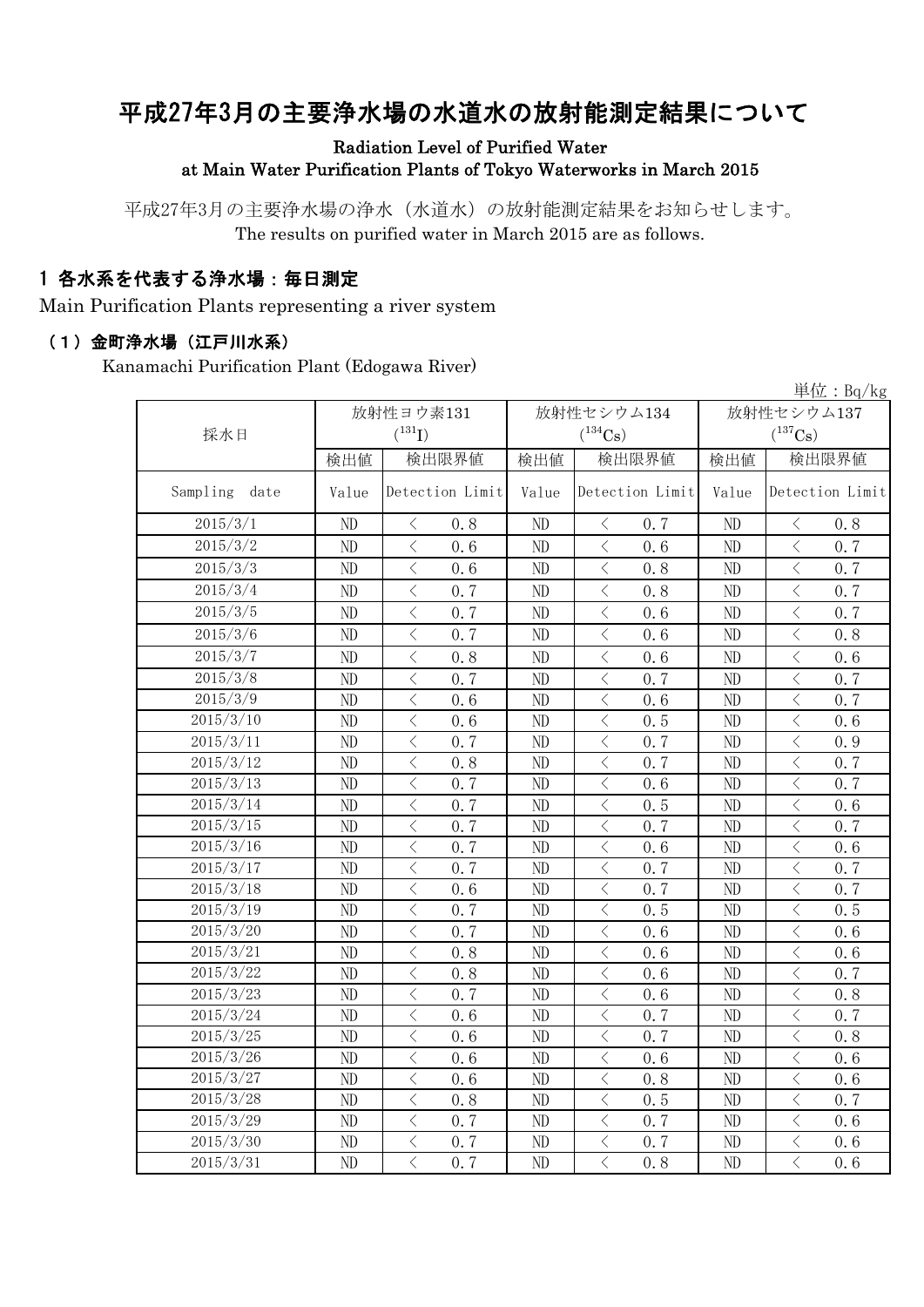#### (2)朝霞浄水場 (荒川水系)

Asaka Purification Plant (Arakawa River)

単位:Bq/kg

| 採水日           |          | 放射性ヨウ素131<br>$(^{131}I)$                |          | 放射性セシウム134<br>$(^{134}Cs)$                                                                                                                                           | 放射性セシウム137<br>$(^{137}Cs)$ |                                                 |  |
|---------------|----------|-----------------------------------------|----------|----------------------------------------------------------------------------------------------------------------------------------------------------------------------|----------------------------|-------------------------------------------------|--|
|               | 検出値      | 検出限界値                                   | 検出値      | 検出限界値                                                                                                                                                                | 検出値                        | 検出限界値                                           |  |
| Sampling date | Value    | Detection Limit                         | Value    | Detection Limit                                                                                                                                                      | Value                      | Detection Limit                                 |  |
| 2015/3/1      | ND       | $\lt$<br>0.8                            | ND       | 0.8<br>$\lt$                                                                                                                                                         | ND                         | 0.9<br>$\lt$                                    |  |
| 2015/3/2      | ND       | $\overline{\langle}$<br>0.7             | ND       | $\langle$<br>0.6                                                                                                                                                     | ND                         | $\overline{\langle}$<br>0.8                     |  |
| 2015/3/3      | ND       | $\langle$<br>0.6                        | ND       | $\langle$<br>0.6                                                                                                                                                     | ND                         | $\lt$<br>0.7                                    |  |
| 2015/3/4      | ND       | $\langle$<br>0.5                        | ND       | $\langle$<br>0.5                                                                                                                                                     | ND                         | $\langle$<br>0.7                                |  |
| 2015/3/5      | ND       | $\,$ $\,$ $\,$<br>0.6                   | ND       | $\langle$<br>0.5                                                                                                                                                     | ND                         | $\lt$<br>0.7                                    |  |
| 2015/3/6      | ND       | $\langle$<br>0.7                        | ND       | $\overline{\left\langle \right\rangle }$<br>0.8                                                                                                                      | ND                         | $\overline{\left\langle \right\rangle }$<br>0.8 |  |
| 2015/3/7      | ND       | $\hspace{0.1mm} <\hspace{0.1mm}$<br>0.8 | ND       | $\, <\,$<br>0.8                                                                                                                                                      | ND                         | $\lt$<br>0.7                                    |  |
| 2015/3/8      | $\rm ND$ | $\, <\,$<br>0.7                         | ND       | $\, <\,$<br>0.7                                                                                                                                                      | ND                         | 0.7<br>$\langle$                                |  |
| 2015/3/9      | ND       | $\bigl\langle$<br>0.6                   | ND       | $\lt$<br>0.7                                                                                                                                                         | ND                         | $\langle$<br>0.9                                |  |
| 2015/3/10     | ND       | $\,$ $\,$ $\,$<br>0.7                   | ND       | $\lt$<br>0.7                                                                                                                                                         | ND                         | $\lt$<br>0.7                                    |  |
| 2015/3/11     | ND       | $\langle$<br>0.6                        | ND       | $\lt$<br>0.7                                                                                                                                                         | ND                         | $\, < \,$<br>0.7                                |  |
| 2015/3/12     | ND       | $\langle$<br>0.6                        | ND       | $\lt$<br>0.8                                                                                                                                                         | ND                         | $\langle$<br>0.6                                |  |
| 2015/3/13     | ND       | $\langle$<br>0.7                        | ND       | $\langle$<br>0.5                                                                                                                                                     | ND                         | $\lt$<br>0.6                                    |  |
| 2015/3/14     | ND       | $\langle$<br>0.9                        | ND       | $\overline{\left\langle \right\rangle }$<br>0.6                                                                                                                      | ND                         | $\lt$<br>0.8                                    |  |
| 2015/3/15     | ND       | $\,$ $\,$ $\,$<br>0.8                   | ND       | $\overline{\left\langle \right\rangle }$<br>0.6                                                                                                                      | N <sub>D</sub>             | $\overline{\left\langle \right\rangle }$<br>0.7 |  |
| 2015/3/16     | ND       | $\langle$<br>0.6                        | $\rm ND$ | $\overline{\left\langle \right\rangle }$<br>0.7                                                                                                                      | N <sub>D</sub>             | $\langle$<br>0.7                                |  |
| 2015/3/17     | ND       | $\langle$<br>0.7                        | ND       | $\lt$<br>0.6                                                                                                                                                         | ND                         | $\langle$<br>0.8                                |  |
| 2015/3/18     | ND       | $\,$ $\,$ $\,$<br>0.7                   | ND       | $\lt$<br>0.8                                                                                                                                                         | ND                         | $\,$ $\,$ $\,$<br>0.8                           |  |
| 2015/3/19     | ND       | $\langle$<br>0, 7                       | ND       | $\langle$<br>0.7                                                                                                                                                     | ND                         | $\lt$<br>0.9                                    |  |
| 2015/3/20     | $\rm ND$ | $\langle$<br>0.6                        | ND       | $\langle$<br>0.7                                                                                                                                                     | ND                         | $\langle$<br>0.7                                |  |
| 2015/3/21     | ND       | $\,$ $\,$ $\,$<br>0.7                   | ND       | $\lt$<br>0.6                                                                                                                                                         | ND                         | $\lt$<br>0.7                                    |  |
| 2015/3/22     | ND       | $\langle$<br>0.8                        | ND       | $\langle$<br>0.5                                                                                                                                                     | ND                         | $\overline{\left\langle \right\rangle }$<br>0.7 |  |
| 2015/3/23     | ND       | $\,<\,$<br>0.7                          | ND       | $\hspace{0.5cm}\big\langle$<br>0.6                                                                                                                                   | ND                         | $\lt$<br>0.8                                    |  |
| 2015/3/24     | ND       | $\,$ $\,$ $\,$<br>0.5                   | ND       | $\lt$<br>0.7                                                                                                                                                         | ND                         | $\lt$<br>0.9                                    |  |
| 2015/3/25     | $\rm ND$ | $\,$ $\,$ $\,$<br>0.7                   | $\rm ND$ | $\lt$<br>0.5                                                                                                                                                         | ND                         | $\langle$<br>0.8                                |  |
| 2015/3/26     | ND       | $\, \leq$<br>0.8                        | ND       | $\langle$<br>0.7                                                                                                                                                     | ND                         | $\langle$<br>0.8                                |  |
| 2015/3/27     | ND       | $\langle$<br>0.7                        | ND       | $\langle$<br>0.7                                                                                                                                                     | ND                         | $\langle$<br>0.6                                |  |
| 2015/3/28     | $\rm ND$ | $\,$ $\,$ $\,$<br>0.8                   | ND       | $\lt$<br>0.5                                                                                                                                                         | $\rm ND$                   | $\,$ $\,$ $\,$<br>0.7                           |  |
| 2015/3/29     | ND       | $\,$ $\,$ $\,$<br>0.7                   | ND       | $\lt$<br>0.6                                                                                                                                                         | ND                         | $\langle$<br>0.8                                |  |
| 2015/3/30     | ND       | $\lt$<br>0.7                            | ND       | $\langle$<br>0.7                                                                                                                                                     | ND                         | $\lt$<br>0.7                                    |  |
| 2015/3/31     | ND       | $\,$ $\,$ $\,$<br>0.6                   | ND       | $\overline{\left\langle \right. }% ,\left\langle \overline{\left\langle \right. }% ,\left\langle \overline{\left\langle \right\rangle }\right\rangle \right.$<br>0.8 | ND                         | $\langle$<br>0.8                                |  |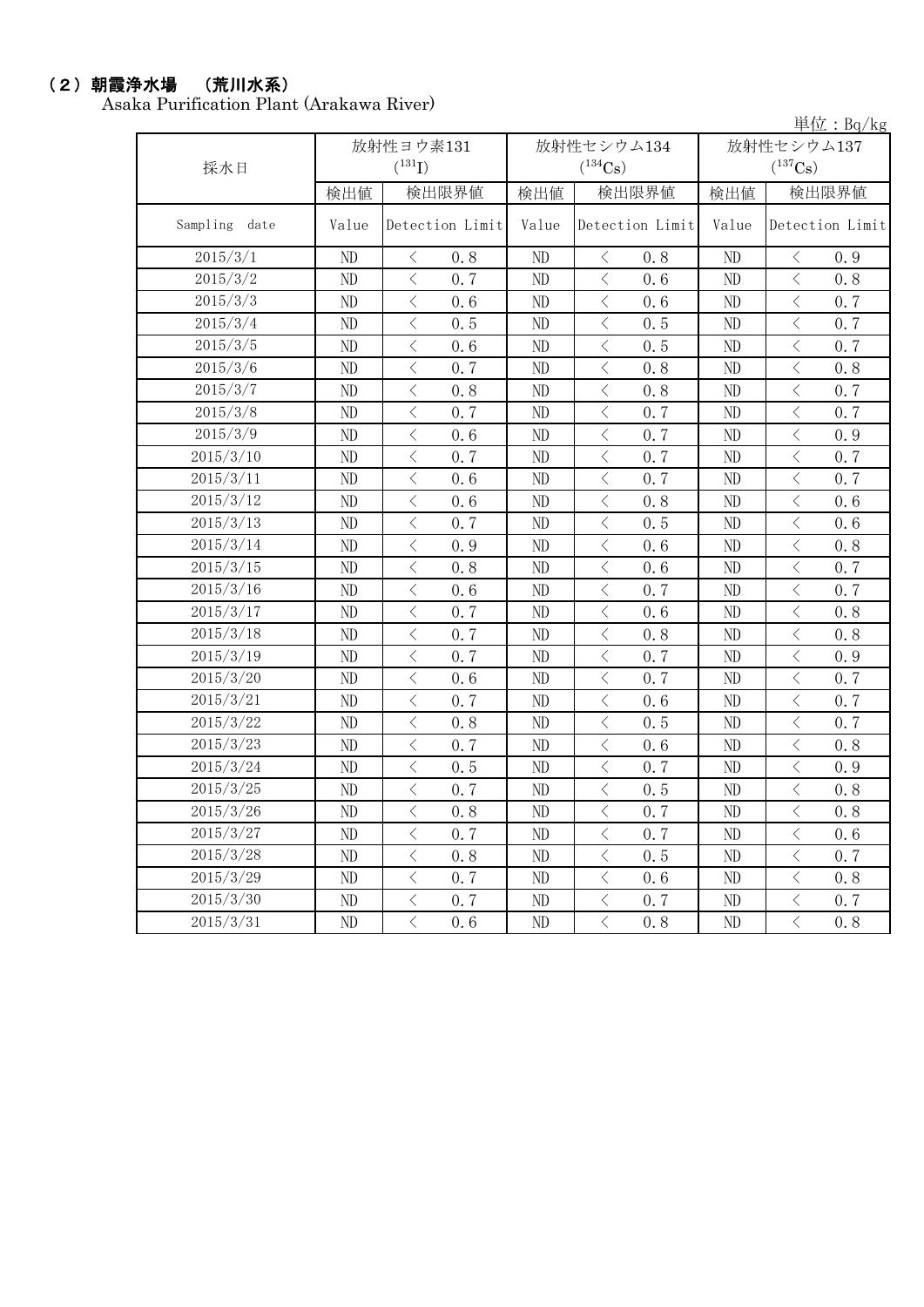## (3)小作浄水場 (多摩川水系)

Ozaku Purification Plant (Tamagawa River)

|                  |          |                                                 |          |                       |                       | 単位: $Bq/kg$                             |  |
|------------------|----------|-------------------------------------------------|----------|-----------------------|-----------------------|-----------------------------------------|--|
|                  |          | 放射性ヨウ素131                                       |          | 放射性セシウム134            | 放射性セシウム137            |                                         |  |
| 採水日              |          | $({}^{131}\text{I})$                            |          | $(^{134}Cs)$          | $(^{137}\mathrm{Cs})$ |                                         |  |
|                  | 検出値      | 検出限界値                                           | 検出値      | 検出限界値                 | 検出値                   | 検出限界値                                   |  |
| Sampling<br>date | Value    | Detection Limit                                 | Value    | Detection Limit       | Value                 | Detection Limit                         |  |
| 2015/3/1         | ND       | 0.7<br>$\langle$                                | ND       | $\langle$<br>0.7      | ND                    | $\langle$<br>0.7                        |  |
| 2015/3/2         | ND       | $\langle$<br>0.8                                | ND       | $\langle$<br>0.8      | ND                    | $\langle$<br>0.8                        |  |
| 2015/3/3         | ND       | $\langle$<br>0.7                                | ND       | 0.7<br>$\langle$      | ND                    | $\langle$<br>0.8                        |  |
| 2015/3/4         | ND       | $\langle$<br>0.7                                | ND       | $\langle$<br>0.7      | ND                    | $\,$ $\,$ $\,$<br>0.8                   |  |
| 2015/3/5         | ND       | $\langle$<br>0.7                                | ND       | $\langle$<br>0.5      | ND                    | $\langle$<br>0.7                        |  |
| 2015/3/6         | ND       | $\langle$<br>0.7                                | ND       | $\langle$<br>0.8      | ND                    | $\lt$<br>0.7                            |  |
| 2015/3/7         | ND       | $\langle$<br>0.8                                | ND       | $\langle$<br>0, 7     | ND                    | $\, <\,$<br>0.7                         |  |
| 2015/3/8         | ND       | $\langle$<br>0.6                                | ND       | $\langle$<br>0.5      | ND                    | $\lt$<br>0.7                            |  |
| 2015/3/9         | ND       | $\langle$<br>0.7                                | ND       | $\langle$<br>0.7      | ND                    | $\langle$<br>0.8                        |  |
| 2015/3/10        | ND       | $\langle$<br>0.7                                | ND       | $\langle$<br>0.7      | ND                    | $\lt$<br>0.7                            |  |
| 2015/3/11        | ND       | $\langle$<br>0.6                                | ND       | $\langle$<br>0.7      | ND                    | 0.8<br>$\langle$                        |  |
| 2015/3/12        | ND       | $\langle$<br>0.7                                | ND       | $\langle$<br>0.7      | ND                    | $\langle$<br>0.7                        |  |
| 2015/3/13        | ND       | $\,$ $\,$ $\,$<br>0.6                           | ND       | $\langle$<br>0.6      | ND                    | $\hspace{0.1mm} <\hspace{0.1mm}$<br>0.7 |  |
| 2015/3/14        | ND       | $\langle$<br>0.8                                | ND       | $\langle$<br>0.7      | ND                    | $\langle$<br>0.7                        |  |
| 2015/3/15        | ND       | $\lt$<br>0.8                                    | ND       | $\langle$<br>0.8      | ND                    | $\lt$<br>0.8                            |  |
| 2015/3/16        | ND       | $\langle$<br>0.7                                | ND       | $\langle$<br>0.6      | ND                    | $\langle$<br>0.8                        |  |
| 2015/3/17        | ND       | $\langle$<br>0.8                                | ND       | $\langle$<br>0.7      | ND                    | $\langle$<br>0.8                        |  |
| 2015/3/18        | ND       | $\,$ $\,$ $\,$<br>0.6                           | ND       | $\langle$<br>0.6      | ND                    | $\lt$<br>0.7                            |  |
| 2015/3/19        | ND       | $\langle$<br>0.7                                | ND       | $\langle$<br>0.6      | ND                    | $\,$ $\,$ $\,$<br>0.6                   |  |
| 2015/3/20        | ND       | $\langle$<br>0.7                                | ND       | $\langle$<br>0.7      | ND                    | $\langle$<br>0.8                        |  |
| 2015/3/21        | ND       | $\langle$<br>0.8                                | ND       | $\langle$<br>0.6      | ND                    | $\lt$<br>0.8                            |  |
| 2015/3/22        | ND       | $\langle$<br>0.8                                | ND       | $\langle$<br>0.8      | ND                    | $\lt$<br>0.7                            |  |
| 2015/3/23        | ND       | $\langle$<br>0.6                                | ND       | $\langle$<br>0.7      | ND                    | $\, <\,$<br>0.6                         |  |
| 2015/3/24        | ND       | $\langle$<br>0.7                                | ND       | $\langle$<br>0.7      | ND                    | $\lt$<br>0.7                            |  |
| 2015/3/25        | ND       | $\langle$<br>0.8                                | ND       | $\langle$<br>0.7      | ND                    | $\,$ $\,$ $\,$<br>0.7                   |  |
| 2015/3/26        | ND       | $\lt$<br>0.7                                    | ND       | $\lt$<br>0.7          | ND                    | $\lt$<br>0.7                            |  |
| 2015/3/27        | $\rm ND$ | $\overline{\left\langle \right\rangle }$<br>0.7 | $\rm ND$ | $\,$ $\,$ $\,$<br>0.7 | ND                    | $\,<\,$<br>0.7                          |  |
| 2015/3/28        | $\rm ND$ | $\langle$<br>0, 8                               | $\rm ND$ | $\langle$<br>0.6      | ND                    | $\langle$<br>0.7                        |  |
| 2015/3/29        | $\rm ND$ | $\langle$<br>0.6                                | ND       | $\lt$<br>0.8          | ND                    | $\langle$<br>0.7                        |  |
| 2015/3/30        | $\rm ND$ | $\langle$<br>0.6                                | ND       | $\big\langle$<br>0.6  | ND                    | $\langle$<br>0.7                        |  |
| 2015/3/31        | ND       | $\langle$<br>0.8                                | ND       | $\big\langle$<br>0.7  | ND                    | $\langle$<br>0, 7                       |  |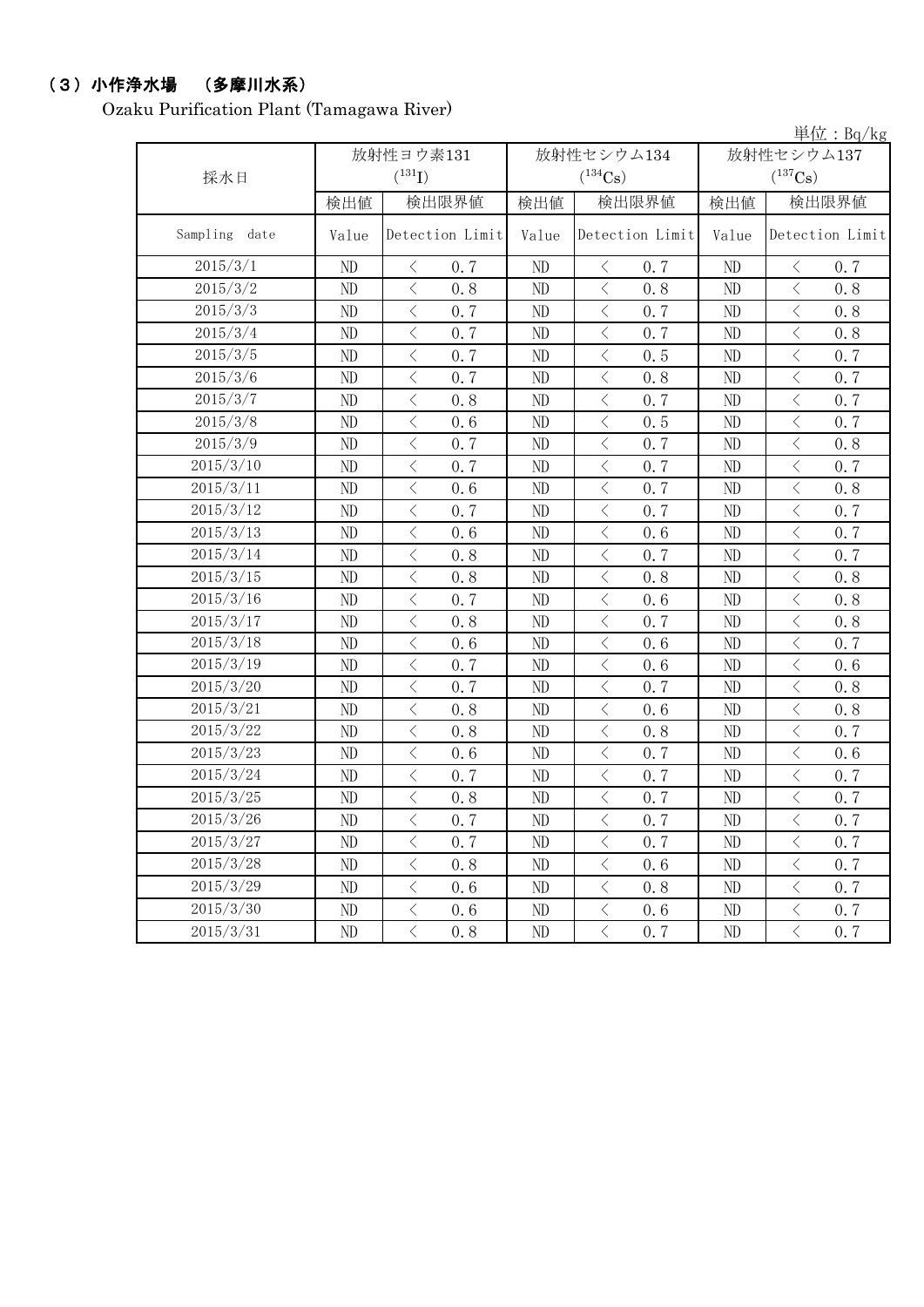## (4)東村山浄水場 (多摩川・荒川水系)

Higashi-murayama Purification Plant (Tamagawa・Arakawa River)

|                  |           |                                          |                 |            |                     |                 |                |                | 単位: $Bq/kg$     |  |
|------------------|-----------|------------------------------------------|-----------------|------------|---------------------|-----------------|----------------|----------------|-----------------|--|
|                  | 放射性ヨウ素131 |                                          |                 | 放射性セシウム134 |                     |                 | 放射性セシウム137     |                |                 |  |
| 採水日              |           | $({}^{131}\text{I})$                     |                 |            | $(^{134}Cs)$        |                 |                | $(^{137}Cs)$   |                 |  |
|                  | 検出値       |                                          | 検出限界値           |            | 検出限界値               |                 | 検出値            |                | 検出限界値           |  |
| Sampling<br>date | Value     |                                          | Detection Limit | Value      |                     | Detection Limit | Value          |                | Detection Limit |  |
| 2015/3/1         | ND        | $\langle$                                | 0.7             | ND         | $\langle$           | 0.8             | ND             | $\langle$      | 0.7             |  |
| 2015/3/2         | ND        | $\lt$                                    | 0.7             | ND         | $\, \big\langle \,$ | 0.7             | ND             | $\langle$      | 0.7             |  |
| 2015/3/3         | ND        | $\overline{\left\langle \right\rangle }$ | 0.6             | ND         | $\langle$           | 0.6             | ND             | $\langle$      | 0.8             |  |
| 2015/3/4         | ND        | $\,$ $\,$ $\,$                           | 0.8             | ND         | $\langle$           | 0.6             | ND             | $\,<\,$        | 0.8             |  |
| 2015/3/5         | ND        | $\lt$                                    | 0.7             | $\rm ND$   | $\langle$           | 0.6             | ND             | $\langle$      | 0.7             |  |
| 2015/3/6         | ND        | $\,$ $\,$ $\,$                           | 0.7             | ND         | $\langle$           | 0.7             | ND             | $\,$ $\,$ $\,$ | 0.6             |  |
| 2015/3/7         | ND        | $\, <\,$                                 | 0.9             | ND         | $\lt$               | 0.8             | ND             | $\, <\,$       | 0.9             |  |
| 2015/3/8         | ND        | $\langle$                                | 0.8             | ND         | $\langle$           | 0.8             | ND             | $\langle$      | 0.7             |  |
| 2015/3/9         | ND        | $\langle$                                | 0.7             | ND         | $\langle$           | 0.7             | ND             | $\,$ $\,$ $\,$ | 0.6             |  |
| 2015/3/10        | ND        | $\lt$                                    | 0.7             | ND         | $\langle$           | 0.7             | ND             | $\, \leq$      | 0.7             |  |
| 2015/3/11        | ND        | $\,$ $\,$ $\,$                           | 0.7             | $\rm ND$   | $\lt$               | 0.6             | ND             | $\,$ $\,$ $\,$ | 0.6             |  |
| 2015/3/12        | ND        | $\overline{\left\langle \right\rangle }$ | 0.7             | ND         | $\langle$           | 0.6             | ND             | $\langle$      | 0.8             |  |
| 2015/3/13        | ND        | $\,$ $\,$ $\,$                           | 0.7             | ND         | $\,$ $\,$ $\,$      | 0.7             | ND             | $\,$ $\,$ $\,$ | 0.7             |  |
| 2015/3/14        | ND        | $\overline{\left\langle \right\rangle }$ | 0.8             | ND         | $\,$ $\,$ $\,$      | 0.7             | N <sub>D</sub> | $\langle$      | 0.6             |  |
| 2015/3/15        | ND        | $\lt$                                    | 0.7             | ND         | $\, \big\langle \,$ | 0.7             | ND             | $\,$ $\,$ $\,$ | 0.8             |  |
| 2015/3/16        | ND        | $\langle$                                | 0.7             | ND         | $\langle$           | 0.7             | ND             | $\langle$      | 0.6             |  |
| 2015/3/17        | ND        | $\langle$                                | 0.7             | ND         | $\langle$           | 0.7             | ND             | $\langle$      | 0.7             |  |
| 2015/3/18        | ND        | $\langle$                                | 0.6             | ND         | $\langle$           | 0.7             | ND             | $\,$ $\,$ $\,$ | 0.7             |  |
| 2015/3/19        | ND        | $\lt$                                    | 0.7             | ND         | $\langle$           | 0.7             | ND             | $\,$ $\,$ $\,$ | 0.9             |  |
| 2015/3/20        | ND        | $\lt$                                    | 0.7             | ND         | $\langle$           | 0.6             | ND             | $\langle$      | 0.6             |  |
| 2015/3/21        | ND        | $\langle$                                | 0.7             | ND         | $\langle$           | 0.6             | ND             | $\langle$      | 0.7             |  |
| 2015/3/22        | ND        | $\lt$                                    | 0.9             | ND         | $\langle$           | 0.8             | ND             | $\,$ $\,$ $\,$ | 0.9             |  |
| 2015/3/23        | ND        | $\langle$                                | 0.6             | ND         | $\langle$           | 0.7             | ND             | $\,$ $\,$ $\,$ | 0.7             |  |
| 2015/3/24        | ND        | $\lt$                                    | 0.6             | ND         | $\langle$           | 0.5             | ND             | $\, \leq$      | 0.7             |  |
| 2015/3/25        | ND        | $\langle$                                | 0.6             | ND         | $\langle$           | 0.6             | ND             | $\,$ $\,$ $\,$ | 0.6             |  |
| 2015/3/26        | ND        | $\langle$                                | 0.7             | ND         | $\langle$           | 0.7             | ND             | $\langle$      | 0.7             |  |
| 2015/3/27        | ND        | $\, \big\langle \,$                      | 0.8             | ND         | $\langle$           | 0.7             | $\rm ND$       | $\, <\,$       | 0.7             |  |
| 2015/3/28        | ND        | $\, <\,$                                 | 0.7             | ND         | $\, \big\langle \,$ | 0.6             | ND             | $\, \leq$      | 0.6             |  |
| 2015/3/29        | ND        | $\, \big\langle \,$                      | 0.7             | ND         | $\langle$           | 0.7             | ND             | $\langle$      | 0.8             |  |
| 2015/3/30        | ND        | $\, \big\langle \,$                      | 0.7             | ND         | $\, \big\langle \,$ | 0.7             | ND             | $\, <\,$       | 0.8             |  |
| 2015/3/31        | $\rm ND$  | $\overline{\left\langle \right\rangle }$ | 0.6             | ND         | $\langle$           | 0.7             | $\rm ND$       | $\langle$      | 0.6             |  |
|                  |           |                                          |                 |            |                     |                 |                |                |                 |  |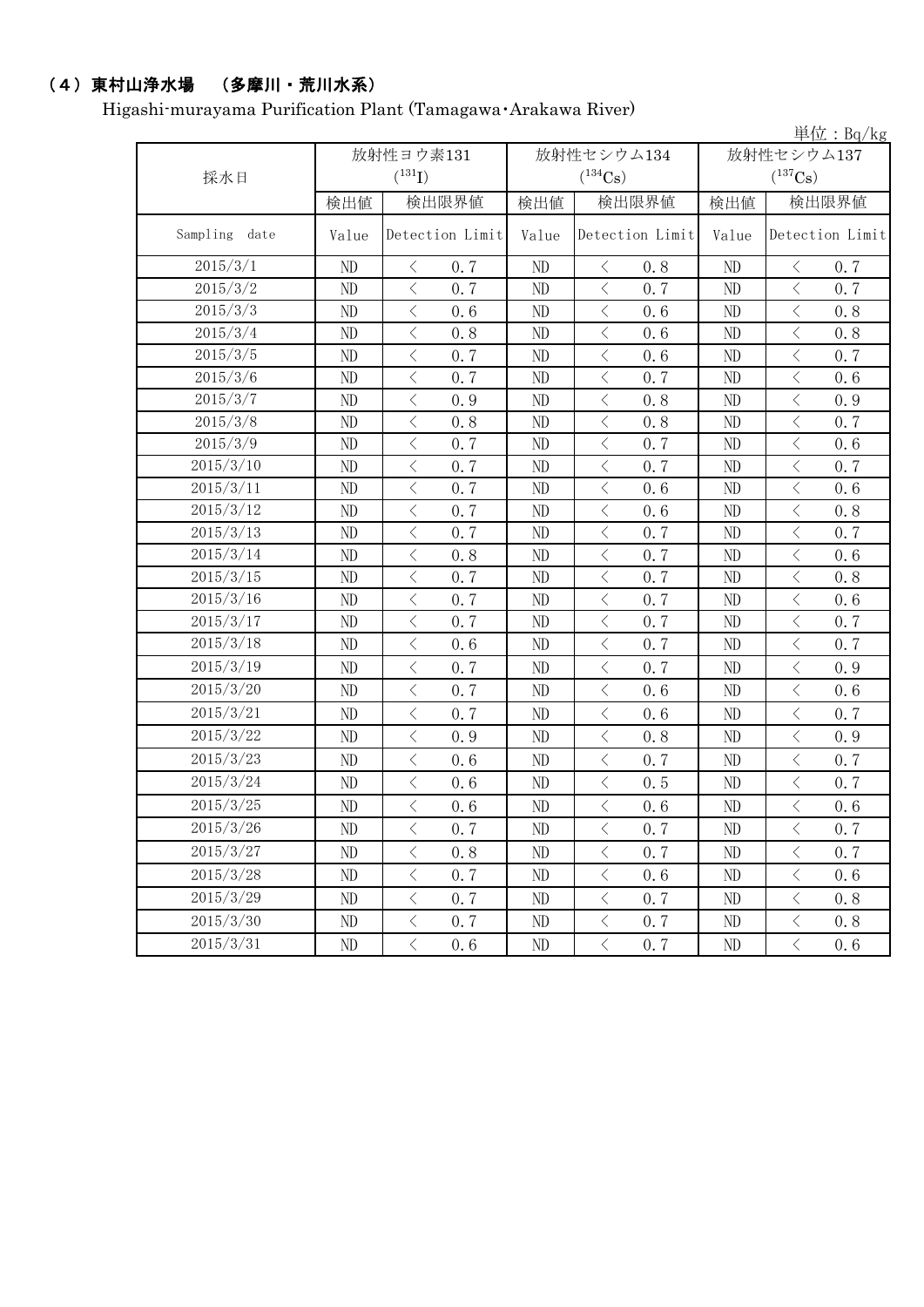# (5)長沢浄水場 (相模川水系)

Nagasawa Purification Plant (Sagamigawa River)

|                  |                        |                                          |                 |                        |                |                 |              |                                          | 単位: $Bq/kg$     |
|------------------|------------------------|------------------------------------------|-----------------|------------------------|----------------|-----------------|--------------|------------------------------------------|-----------------|
|                  | 放射性ヨウ素131              |                                          |                 |                        |                | 放射性セシウム134      | 放射性セシウム137   |                                          |                 |
| 採水日              |                        | $(^{131}I)$                              |                 | $(^{134}Cs)$           |                |                 | $(^{137}Cs)$ |                                          |                 |
|                  | 検出値                    |                                          | 検出限界値           | 検出値                    | 検出限界値          |                 | 検出値          | 検出限界値                                    |                 |
| Sampling<br>date | Value                  |                                          | Detection Limit | Value                  |                | Detection Limit | Value        |                                          | Detection Limit |
| 2015/3/1         | ND                     | $\langle$                                | 0.7             | ND                     | $\langle$      | 0.6             | ND           | $\langle$                                | 0.7             |
| 2015/3/2         | ND                     | $\langle$                                | 0.7             | ND                     | $\langle$      | 0.8             | ND           | $\langle$                                | 0.7             |
| 2015/3/3         | ND                     | $\overline{\left\langle \right\rangle }$ | 0.6             | ND                     | $\langle$      | 0.7             | ND           | $\langle$                                | 0.7             |
| 2015/3/4         | ND                     | $\langle$                                | 0.8             | ND                     | $\lt$          | 0.7             | ND           | $\lt$                                    | 0.7             |
| 2015/3/5         | ND                     | $\langle$                                | 0.6             | ND                     | $\langle$      | 0.9             | ND           | $\langle$                                | 0.7             |
| 2015/3/6         | ND                     | $\overline{\left\langle \right\rangle }$ | 0.7             | ND                     | $\langle$      | 0.7             | ND           | $\langle$                                | 0.5             |
| 2015/3/7         | ND                     | $\langle$                                | 0.8             | ND                     | $\langle$      | 0.6             | ND           | $\langle$                                | 0.7             |
| 2015/3/8         | ND                     | $\,$ $\,$ $\,$                           | 0.8             | ND                     | $\langle$      | 0.6             | ND           | $\langle$                                | 0.7             |
| 2015/3/9         | ND                     | $\,$ $\,$ $\,$                           | 0.6             | ND                     | $\,$ $\,$ $\,$ | 0.8             | ND           | $\langle$                                | 0.5             |
| 2015/3/10        | ND                     | $\,$ $\,$ $\,$                           | 0.7             | ND                     | $\langle$      | 0.5             | ND           | $\langle$                                | $\mathbf{1}$    |
| 2015/3/11        | ND                     | $\langle$                                | 0.7             | ND                     | $\langle$      | 0.7             | ND           | $\langle$                                | 0.7             |
| 2015/3/12        | ND                     | $\,$ $\,$ $\,$                           | 0.6             | ND                     | $\lt$          | 0.8             | ND           | $\,$ $\,$ $\,$                           | 0.8             |
| 2015/3/13        | ND                     | $\,$ $\,$ $\,$                           | 0.7             | ND                     | $\lt$          | 0.6             | ND           | $\langle$                                | 0.8             |
| 2015/3/14        | ND                     | $\,$ $\,$ $\,$                           | 0.8             | ND                     | $\lt$          | 0.6             | ND           | $\langle$                                | 0.7             |
| 2015/3/15        | ND                     | $\langle$                                | 0.7             | ND                     | $\langle$      | 0.7             | ND           | $\langle$                                | 0.9             |
| 2015/3/16        | $\rm ND$               | $\langle$                                | 0.7             | ND                     | $\langle$      | 0.7             | ND           | $\langle$                                | 0.8             |
| 2015/3/17        | ND                     | $\langle$                                | 0.6             | ND                     | $\lt$          | 0.6             | ND           | $\big\langle$                            | 0.7             |
| 2015/3/18        | ND                     | $\,$ $\,$ $\,$                           | 0.7             | ND                     | $\,$ $\,$ $\,$ | 0.6             | ND           | $\langle$                                | 0.6             |
| 2015/3/19        | ND                     | $\langle$                                | 0.6             | ND                     | $\langle$      | 0.6             | ND           | $\langle$                                | 0.7             |
| 2015/3/20        | ND                     | $\langle$                                | 0.6             | ND                     | $\langle$      | 0.6             | ND           | $\langle$                                | 0.7             |
| 2015/3/21        | ND                     | $\langle$                                | 0.8             | ND                     | $\langle$      | 0.7             | ND           | $\langle$                                | 0.8             |
| 2015/3/22        | ND                     | $\langle$                                | 0.7             | ND                     | $\langle$      | 0.7             | ND           | $\langle$                                | 0.9             |
| 2015/3/23        | ND                     | $\,$ $\,$ $\,$                           | 0.6             | ND                     | $\,$ $\,$ $\,$ | 0.6             | ND           | $\, < \,$                                | 0.7             |
| 2015/3/24        | ND                     | $\,$ $\,$ $\,$                           | 0.6             | ND                     | $\langle$      | 0.6             | ND           | $\langle$                                | 0.7             |
| 2015/3/25        | ND                     | $\,$ $\,$ $\,$                           | 0.6             | ND                     | $\lt$          | 0.7             | ND           | $\, <\,$                                 | 0.7             |
| 2015/3/26        | $\overline{\text{ND}}$ | $\overline{\left\langle \right\rangle }$ | 0.7             | $\overline{\text{ND}}$ | $\,$ $\,$ $\,$ | 0.7             | ND           | $\overline{\left\langle \right\rangle }$ | 0.7             |
| 2015/3/27        | ND                     | $\langle$                                | 0.7             | ND                     | $\lt$          | 0.6             | ND           | $\lt$                                    | 0.8             |
| 2015/3/28        | $\rm ND$               | $\langle$                                | 0.7             | ND                     | $\langle$      | 0.6             | $\rm ND$     | $\langle$                                | 0.8             |
| 2015/3/29        | ND                     | $\langle$                                | 0.7             | ND                     | $\,$ $\,$ $\,$ | 0.7             | ND           | $\, \big\langle \,$                      | 0.7             |
| 2015/3/30        | ND                     | $\, <\,$                                 | 0.7             | ND                     | $\,$ $\,$ $\,$ | 0.7             | ND           | $\mathord{<}$                            | 0, 7            |
| 2015/3/31        | ND                     | $\langle$                                | 0.6             | ND                     | $\langle$      | 0.8             | ND           | $\langle$                                | 0.7             |